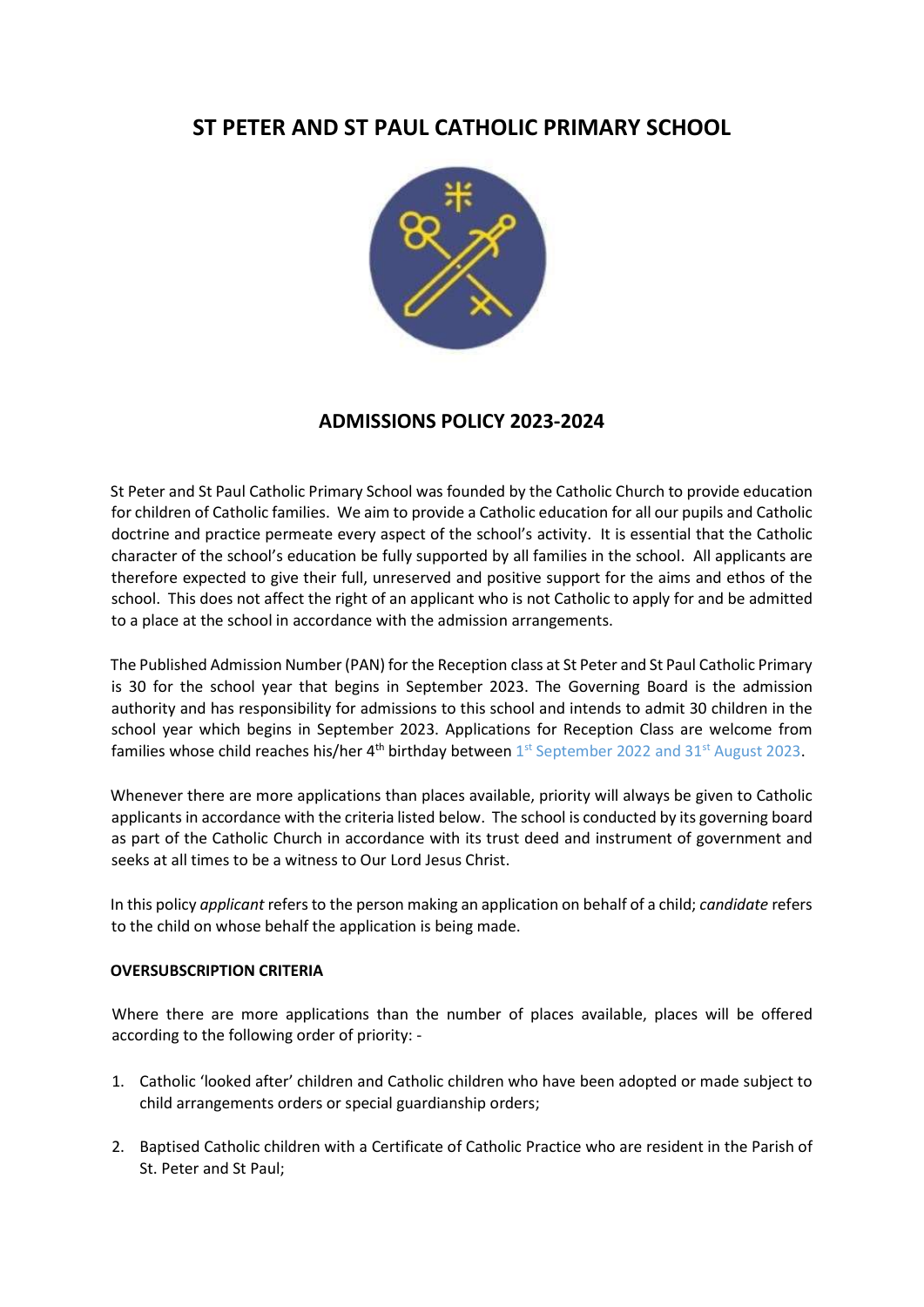- 3. Baptised Catholic children from practising Catholic families with a Certificate of Catholic Practice who are resident in the Parish of St Joseph's Bunhill Row, St Mary Moorfields and St Peter's Italian Church.
- 4. Other baptised Catholic children with a Certificate of Catholic Practice;
- 5. Other baptised Catholic children;
- 6. Other 'looked after' children and previously 'looked after' children;
- 7. Children of Catechumens and members of an Eastern Christian Church.
- 8. Christians of other denominations whose application is supported by either a certificate of baptism or letter from their Minister of Religion.
- 9. Any other children.

Within each of the categories listed above, the provisions below will be applied in the following order:

- i. The Governing Board will give top priority, within a category, to an application where compelling evidence is provided at the time of application, from an appropriate professional such as a doctor, priest or social worker, of an exceptional social, medical, pastoral or other need of the child, which can only be met at this school.
- ii. The attendance of a sibling at the school at the time of enrolment will increase the priority of an application within a category, so that the application will be placed at the top of the category in which the application is made, after children in (i) above.

### MULTIPLE APPLICATIONS

The Governing Board will admit twins and all siblings from multiple births where one of the children is the last ranked with the School's PAN.

### TIE BREAK

Where the offer of places to all the applicants in any of the sub-categories listed above would still lead to oversubscription, the places up to the admission number will be offered to those living nearest to the school.

### FAIR ACCESS

The school is committed to taking its fair share of children who are vulnerable and/or hard to place, as set out in locally agreed protocols. Accordingly, outside the normal admissions round, the Governing Body is empowered to give absolute priority to a child where admission is requested under any local protocol that has been agreed by both the local authority and the Diocese for the current school year. The Governing Body has this power even when admitting the child would mean exceeding the published admission number.

### IN-YEAR ADMISSIONS

Applications for In-Year admissions are made directly to the school. If a place is available and there is no waiting list, the child will be admitted. If there is a waiting list, then applications will be ranked by the Governing Board in accordance with the oversubscription criteria. If a place cannot be offered at this time, then you may ask us for the reasons and you will be informed of your right of appeal. You will be offered the opportunity of being placed on a waiting list. This waiting list will be maintained by the Governing Board in the order of the oversubscription criteria and not in the order in which the applications are received. Names are removed from the list at the end of each academic year. When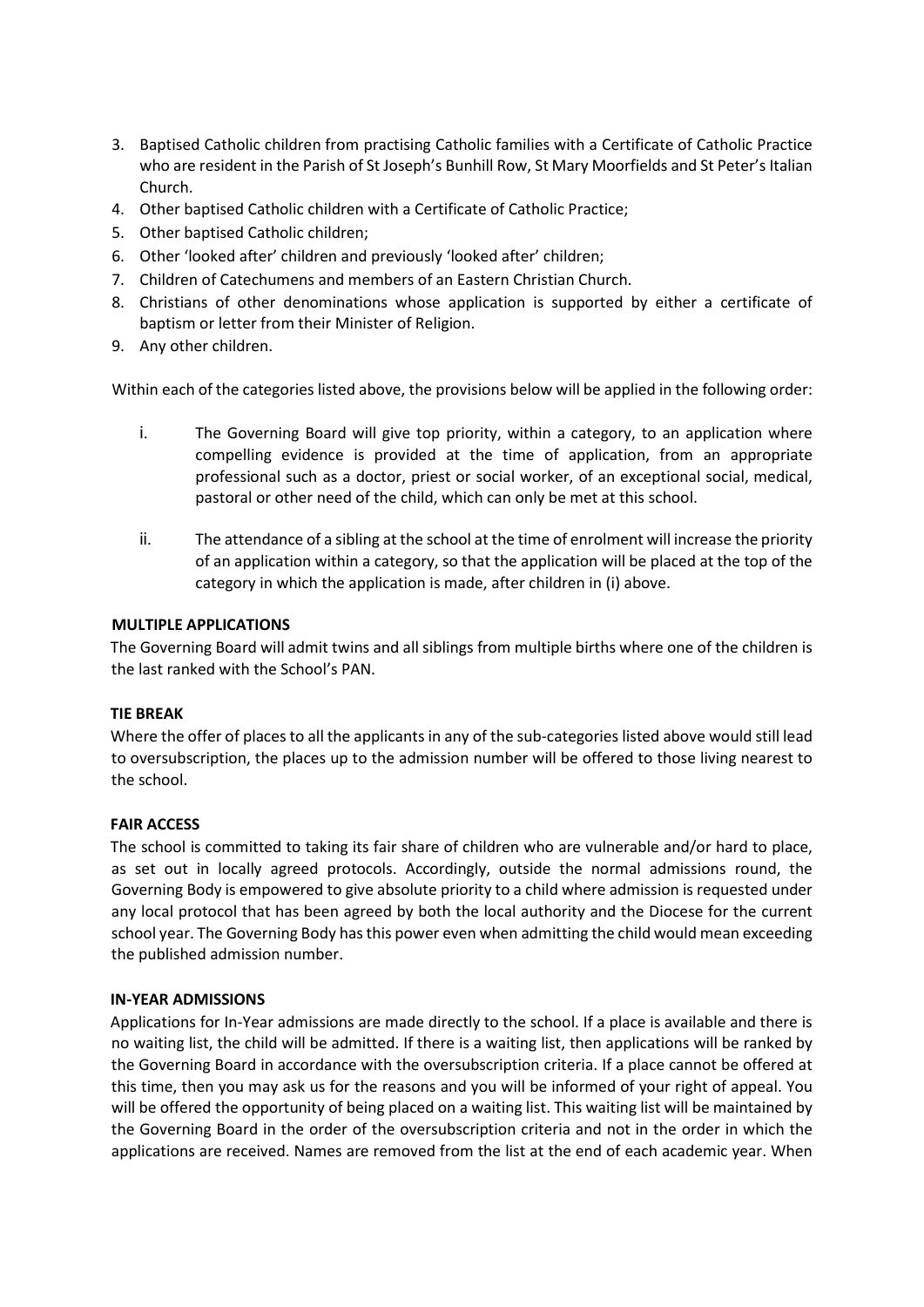a place becomes available the Governing Board will decide who is at the top of the list and make an offer.

### RECEPTION YEAR DEFERRED ENTRY

Applicants may defer entry to school up until statutory school age i.e. the first day of term following the child's fifth birthday. Application is made in the usual way and then the deferral is requested. The place will then be held until the first day of the spring or summer term as applicable. Applicants may also request that their child attend part-time until statutory school age is reached. Entry may not be deferred beyond statutory school age or beyond the year of application. Therefore, applicants whose children have birthdays in the Summer term may only defer until the  $1<sup>st</sup>$  April 2024.

### SUMMER BORN CHILDREN

If a parent wishes his/her summer born child to start school in Reception in the September following his/her 5<sup>th</sup> birthday i.e. a child born between 1<sup>st</sup> April – 31<sup>st</sup> August being admitted to Reception at 5 years of age, they should make the school aware of this by writing a letter to the Chair of Governors at the time of application. Parents must then submit an application in the normal way. This application will be treated in the same way as all other applications and there is no guarantee that an offer will be made.

### CHILDREN EDUCATED OUTSIDE THEIR CHRONOLOGICAL AGE GROUP (except Reception applications for summer born children)

Parents may apply for their child to be educated outside his/her chronological age group i.e. a year behind or a year ahead. Application should be made to the Chair of Governors at the time of application and any supporting evidence should be submitted at the same time. Governors will consider each case on its own merits and permission will only be given in exceptional circumstances.

### APPLICATION PROCEDURE 2023/2024

In order to make an application, you must complete an application form on the local authority admissions system. Paper application forms are available from your local authority upon request. You should also complete the School's Supplementary Information Form (SIF) available from the school office or school website. The information on the SIF enables the Governing Board to assess your application fully against the School's criteria in the event of oversubscription. Please return the SIF (in person, this is to ensure the safety and authenticity of all documents) to the school office together with all other relevant paperwork required for your application. If you do not complete both of the forms described above and return them by  $15<sup>th</sup>$  January 2023, the Governing Body will be unable to consider your application fully and your child may not be offered a place. Applications received after the closing date will be dealt with after the initial allocation process has been completed. The local authority will send the outcome on 19<sup>th</sup> April 2023.

Applicants applying under criteria 2-4 should submit a 'Certificate of Catholic Practice' (CCP) by the closing date. This form is available from the school and is signed by the priest at the parish where the family normally worships or from the diocesan website at

www.rcdow.org.uk/schools/governors/admissions . The CCP is required from those wishing to be considered under oversubscription criteria 2 to 4. Those being considered under criterion 5 need a baptismal certificate only.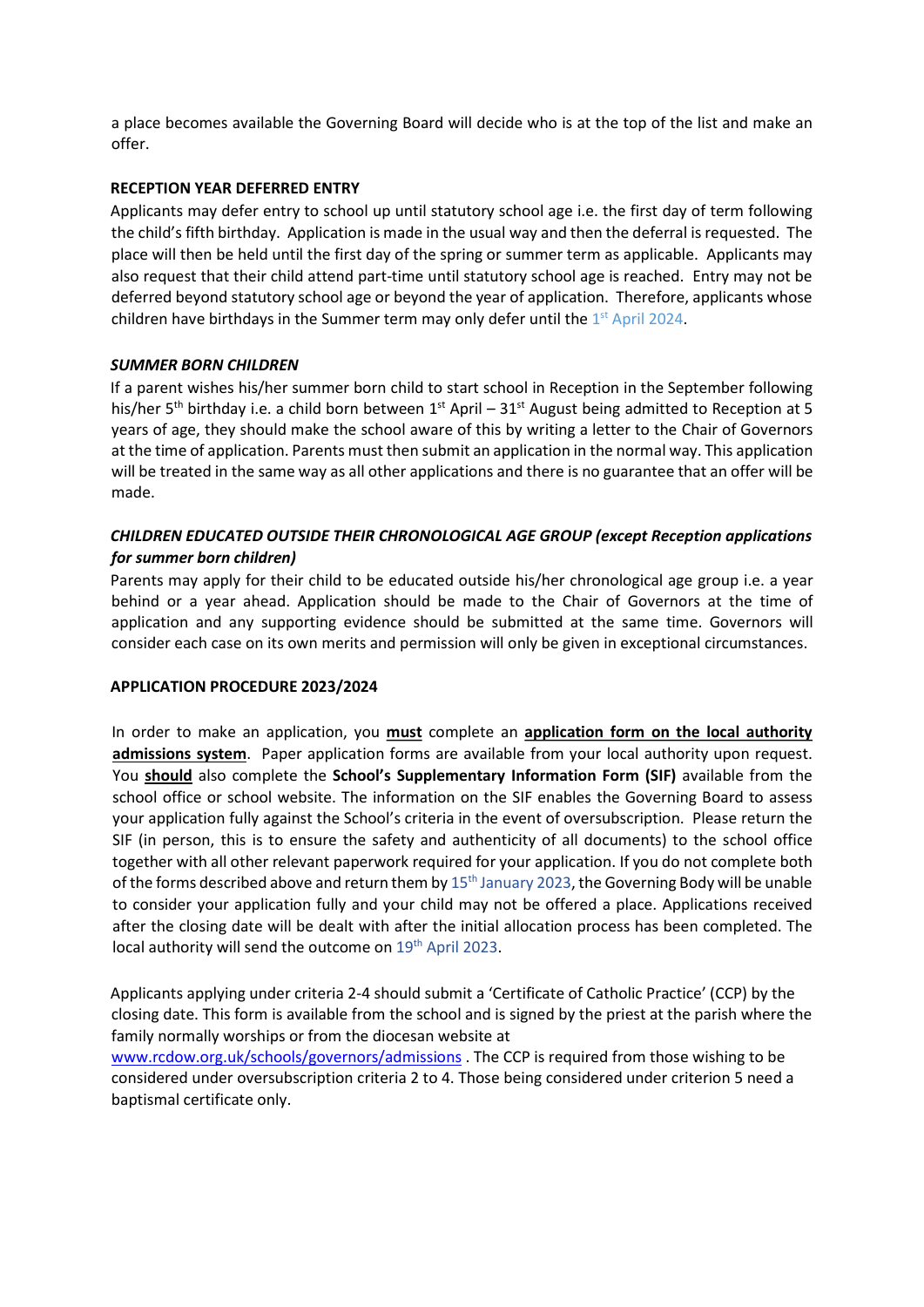The local authority will write to you on behalf of the Governing Body with the outcome of your application on 19<sup>th</sup> April 2023. This information will also be available on line. Parents/carers should accept the place as soon as possible.

### NURSERY CHILDREN

Attendance at the nursery **does not** guarantee a place in reception.

Parents of children attending St Peter and St Paul Catholic Primary nursery must make a fresh application for reception.

### RIGHT OF APPEAL

If you are unsuccessful you may ask us for the reasons for the refusal of a place. These reasons will be related to the oversubscription criteria listed in the policy and you will have the right of appeal to an independent panel. Should you wish to appeal please contact the school as soon as possible for an appeal form on which you must list your reasons for making an appeal. The deadline for appeals is Friday 28th May 2023.

### WAITING LIST

In addition to their right of appeal, unsuccessful candidates will be offered the opportunity to be placed on a waiting list. This list will be maintained in order of the oversubscription criteria set out in the policy and not in the order in which applications are received or added to the list. Please note the waiting list is subject to change at any time. Names are removed from the list after one year, unless applicants request in writing to remain on the list.

### EDUCATION, HEALTH AND CARE PLANS (EHC)

The admission of pupils with an Education Health and Care Plan (EHC) is dealt with by a completely separate procedure. Details of this separate procedure are set out in the Special Educational Needs Code of Practice. If your child has an EHC plan, you must contact your local authority SEN officer. Children with this school named in their EHC Plan will be admitted to the school.

### CERTIFICATE OF CATHOLIC PRACTICE

Applicants applying under criteria 2, 3 and 4 should submit a Certificate of Catholic Practice (CCP) by the closing date. This form is available from the School and also on the school website. It is the parent's duty to ensure that the CCP is submitted to the school in good time. The priest will only sign this form if he knows you.

### CHANGE OF DETAILS

If any of the details on either of your forms changes between the date of application and the receipt of the letter of offer or refusal, you must inform the School and the local authority immediately. If misleading information is given or allowed to remain on either of your forms, the Governing Board reserves the right to withdraw the place, even if the child has already started at the School.

### NOTES (these notes form part of the oversubscription criteria)

'Looked after child' Children looked after/Previously looked after: This refers to children who are in the care of a local authority and children who have been adopted or made subject to a child arrangements order or special guardianship order) immediately after being looked after, including those who appear to have been in state care outside of England.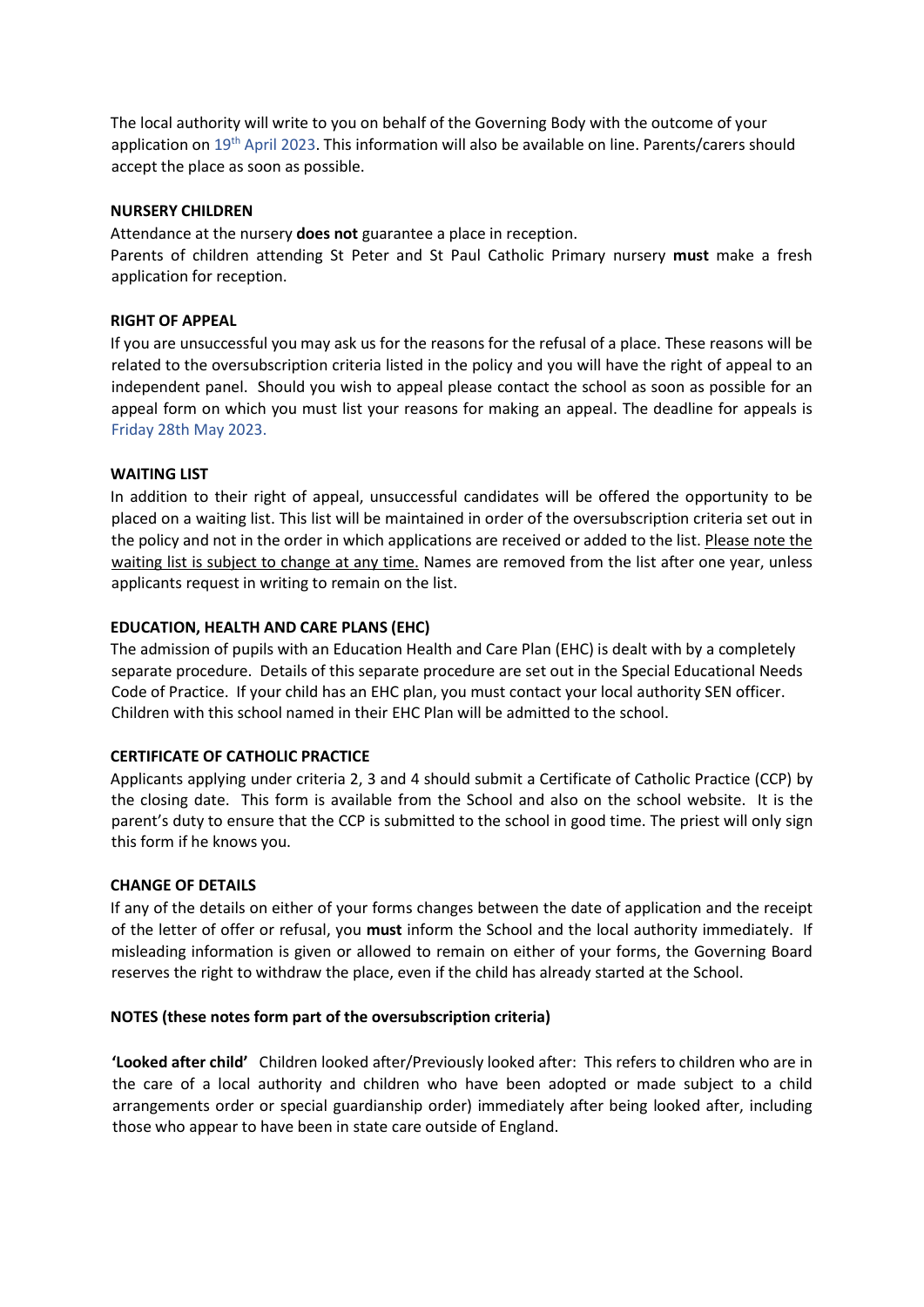'Adopted'. An adopted child is any child who has been formally adopted, having previously been in care and whose parent/ guardian can give proof of this.

'Child Arrangements Order'. A Child Arrangements order is an order under the terms of the Children Act 1989 s.8 settling the arrangements to be made as to the person with whom the child is to live. Children 'looked after' immediately before the order is made qualify in this category.

'Special Guardianship Order'. A special guardianship order is an order under the terms of the Children Act 1989 s.14A appointing one or more individuals to be a child's special guardian(s). Children 'looked after' immediately before the order is made qualify in this category.

'Parent' means the adult or adults with legal responsibility for the child.

'Sibling' means brother or sister, to include adopted brothers and sisters, half brothers and sisters or step brothers and sisters. A sibling relationship does not apply when the older child(ren) will leave before the younger one starts.

'Catholic' means a member of a Church in full communion with the See of Rome. This includes the Eastern Catholic Churches. This will normally be evidenced by a Certificate of Baptism in a Catholic church or a Certificate of Reception into the full communion of the Catholic Church.

'Certificate of Catholic Practice' means a certificate issued by the family's parish priest (or the priest in charge of the church where the family attends Mass) in the form laid down by the Bishops' Conference of England and Wales. Further details are available on http://rcdow.org.uk/education/governors/admissions/

'Catechumen' means a child who is a member of the catechumenate of a Catholic Church. This will normally be evidenced by a Certificate of Reception into the Order of Catechumens.

'Eastern Christian Church' includes Orthodox Churches, and is normally evidenced by a Certificate of Baptism or Reception from the authorities of that Church.

'Children of other Christian denominations' means: children who belong to other churches and ecclesial communities which, acknowledging God's revelation in Christ, confess the Lord Jesus Christ as God and Saviour according to the Scriptures, and, in obedience to God's will and in the power of the Holy Spirit commit themselves: to seek a deepening of their communion with Christ and with one another in the Church, which is his body; and to fulfil their mission to proclaim the Gospel by common witness and service in the world to the glory of the one God, Father, Son and Holy Spirit. An ecclesial community which on principle has no creedal statements in its tradition, is included if it manifests faith in Christ as witnessed to in the Scriptures and is committed to working in the spirit of the above. All members of Churches Together in England and of CYTÛN are deemed to be included in the above definition, as are all other churches and ecclesial communities that are in membership of any local Churches Together Group (by whatever title) on the above basis.

**'Resident'** – A child is deemed to be resident at a particular address when he/she resides there for more than 50% of the school week.

Parish Boundaries – for the purposes of this Policy, parish boundaries can be obtained from the School.